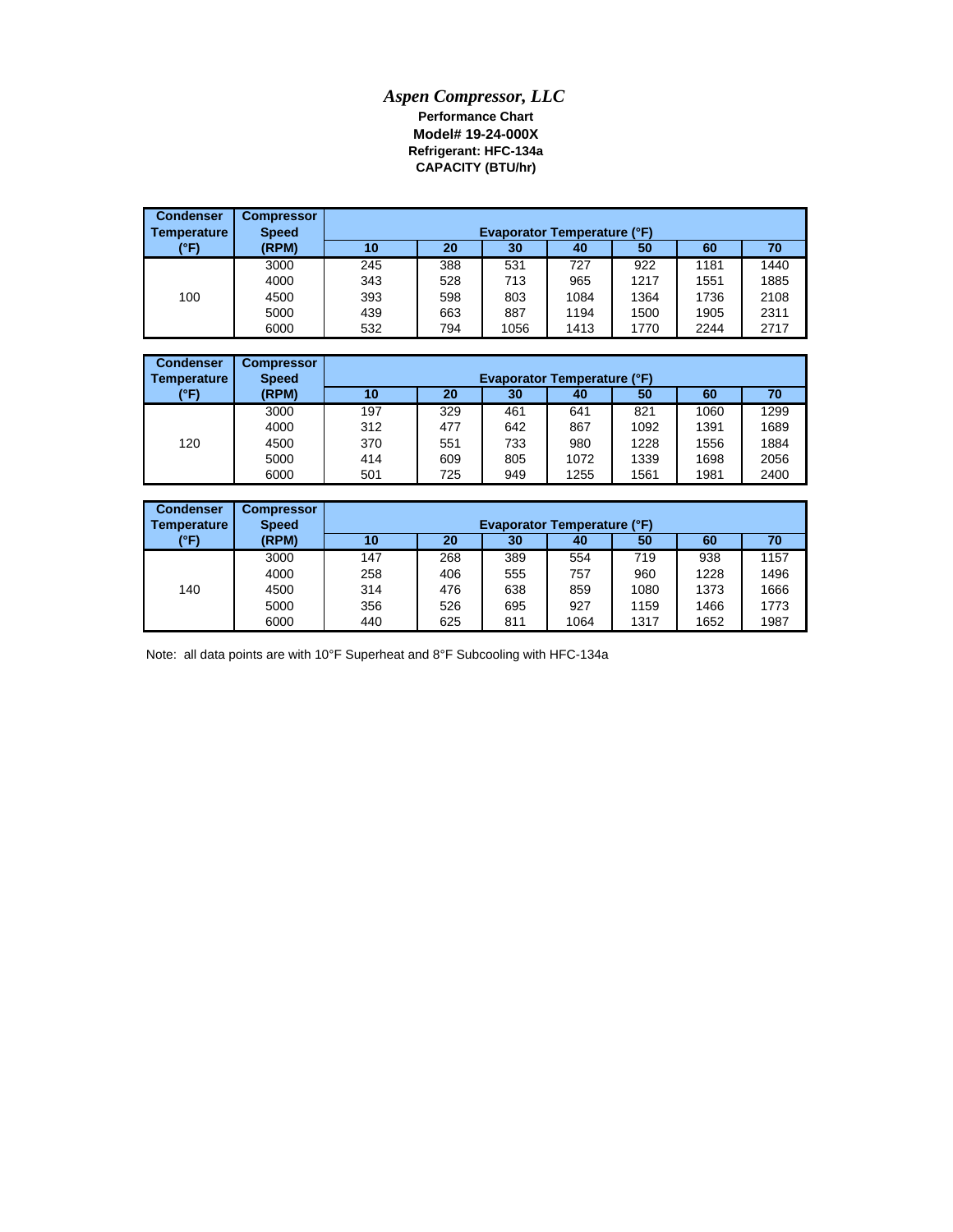## *Aspen Compressor, LLC* **Performance Chart Model# 19-24-000X CAPACITY (WATTS) Refrigerant: HFC-134a**

| <b>Condenser</b><br><b>Temperature</b> | <b>Compressor</b><br><b>Speed</b> |     | <b>Evaporator Temperature (°F)</b> |     |     |     |     |     |  |  |
|----------------------------------------|-----------------------------------|-----|------------------------------------|-----|-----|-----|-----|-----|--|--|
| (°F)                                   | (RPM)                             | 10  | 20                                 | 30  | 40  | 50  | 60  | 70  |  |  |
|                                        | 3000                              | 72  | 114                                | 156 | 213 | 270 | 346 | 422 |  |  |
|                                        | 4000                              | 101 | 155                                | 209 | 283 | 356 | 454 | 552 |  |  |
| 100                                    | 4500                              | 115 | 175                                | 235 | 317 | 400 | 508 | 617 |  |  |
|                                        | 5000                              | 129 | 194                                | 260 | 349 | 439 | 558 | 677 |  |  |
|                                        | 6000                              | 156 | 232                                | 309 | 414 | 518 | 657 | 796 |  |  |

| <b>Condenser</b><br>Temperature | <b>Compressor</b><br><b>Speed</b> |     |     |     |     |     |     |     |
|---------------------------------|-----------------------------------|-----|-----|-----|-----|-----|-----|-----|
| (°F)                            | (RPM)                             | 10  | 20  | 30  | 40  | 50  | 60  | 70  |
|                                 | 3000                              | 58  | 96  | 135 | 188 | 240 | 310 | 380 |
|                                 | 4000                              | 91  | 140 | 188 | 254 | 320 | 407 | 495 |
| 120                             | 4500                              | 108 | 161 | 215 | 287 | 360 | 456 | 552 |
|                                 | 5000                              | 121 | 178 | 236 | 314 | 392 | 497 | 602 |
|                                 | 6000                              | 147 | 212 | 278 | 368 | 457 | 580 | 703 |

| <b>Condenser</b><br>Temperature | <b>Compressor</b><br><b>Speed</b> | <b>Evaporator Temperature (°F)</b> |     |     |     |     |     |     |  |
|---------------------------------|-----------------------------------|------------------------------------|-----|-----|-----|-----|-----|-----|--|
| (°F)                            | (RPM)                             | 10                                 | 20  | 30  | 40  | 50  | 60  | 70  |  |
|                                 | 3000                              | 43                                 | 78  | 114 | 162 | 211 | 275 | 339 |  |
|                                 | 4000                              | 76                                 | 119 | 162 | 222 | 281 | 360 | 438 |  |
| 140                             | 4500                              | 92                                 | 139 | 187 | 252 | 316 | 402 | 488 |  |
|                                 | 5000                              | 104                                | 154 | 204 | 271 | 339 | 429 | 519 |  |
|                                 | 6000                              | 129                                | 183 | 237 | 311 | 386 | 484 | 582 |  |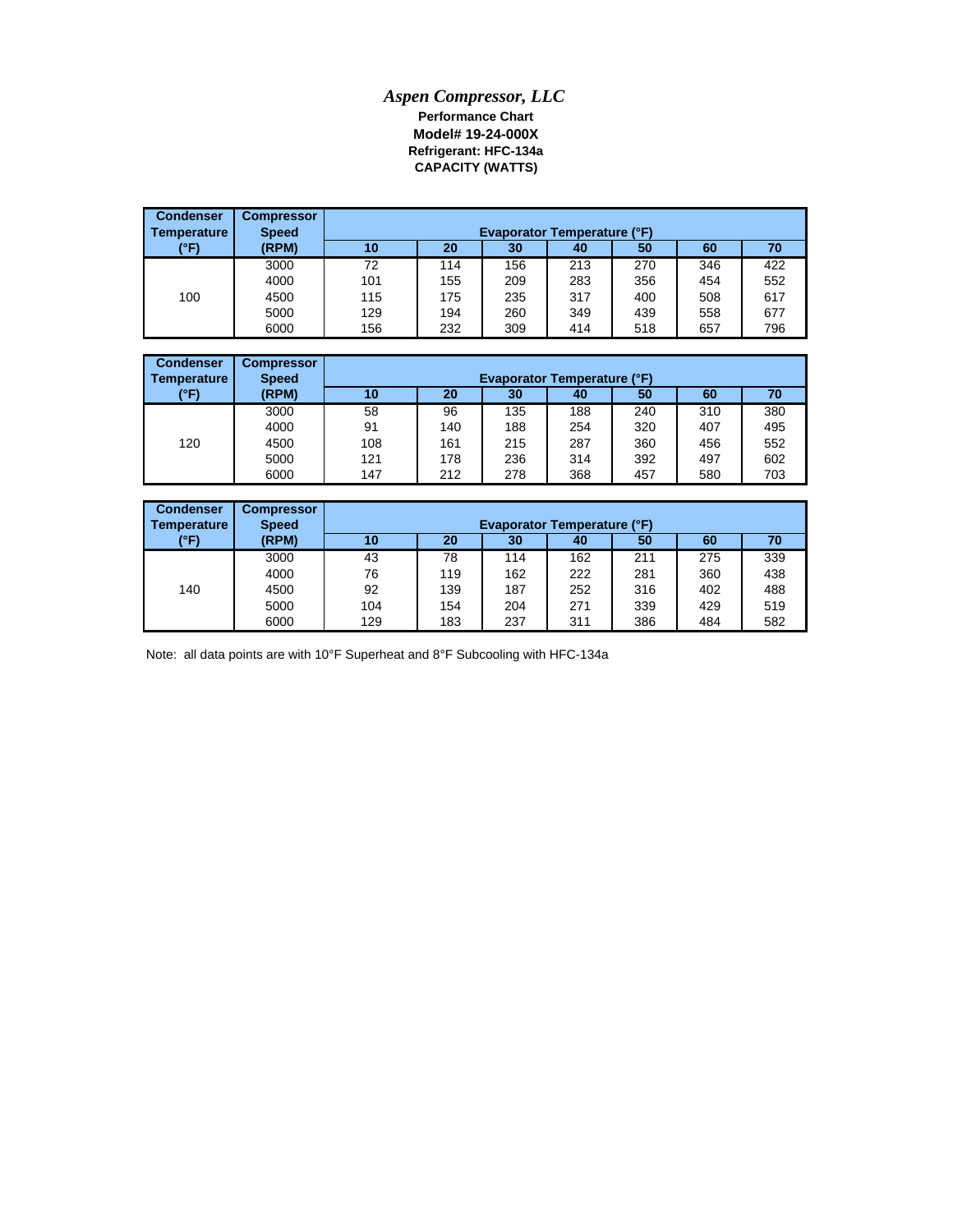## **Model# 19-24-000X** *Aspen Compressor, LLC* **Performance Chart COEFFICIENT OF PERFORMANCE Refrigerant: HFC-134a**

| <b>Condenser</b><br>Temperature | <b>Compressor</b><br><b>Speed</b> |      | <b>Evaporator Temperature (°F)</b><br>20<br>30<br>50<br>70<br>60<br>10<br>40<br>7.96<br>3.76<br>0.93<br>1.77<br>2.61<br>4.91<br>6.43<br>1.13<br>1.90<br>4.76<br>7.53<br>2.66<br>6.14<br>3.71<br>1.23<br>1.96<br>4.68<br>3.68<br>2.69<br>6.00<br>7.31 |      |      |      |      |      |
|---------------------------------|-----------------------------------|------|------------------------------------------------------------------------------------------------------------------------------------------------------------------------------------------------------------------------------------------------------|------|------|------|------|------|
| (°F)                            | (RPM)                             |      |                                                                                                                                                                                                                                                      |      |      |      |      |      |
|                                 | 3000                              |      |                                                                                                                                                                                                                                                      |      |      |      |      |      |
|                                 | 4000                              |      |                                                                                                                                                                                                                                                      |      |      |      |      |      |
| 100                             | 4500                              |      |                                                                                                                                                                                                                                                      |      |      |      |      |      |
|                                 | 5000                              | 1.30 | 1.97                                                                                                                                                                                                                                                 | 2.65 | 3.57 | 4.49 | 5.71 | 6.93 |
|                                 | 6000                              | 1.42 | 1.99                                                                                                                                                                                                                                                 | 2.56 | 3.34 | 4.11 | 5.14 | 6.17 |

| <b>Condenser</b><br>Temperature | <b>Compressor</b><br><b>Speed</b> |      |      |      | <b>Evaporator Temperature (°F)</b> |      |      |      |
|---------------------------------|-----------------------------------|------|------|------|------------------------------------|------|------|------|
| (°F)                            | (RPM)                             | 10   | 20   | 30   | 40                                 | 50   | 60   | 70   |
|                                 | 3000                              | 0.81 | 1.26 | 1.70 | 2.32                               | 2.93 | 3.74 | 4.55 |
|                                 | 4000                              | 1.00 | 1.43 | 1.85 | 2.43                               | 3.01 | 3.78 | 4.54 |
| 120                             | 4500                              | 1.10 | 1.51 | 1.92 | 2.49                               | 3.05 | 3.79 | 4.54 |
|                                 | 5000                              | 1.12 | 1.52 | 1.91 | 2.44                               | 2.97 | 3.70 | 4.42 |
|                                 | 6000                              | 1.17 | 1.52 | 1.87 | 2.35                               | 2.82 | 3.51 | 4.19 |

| <b>Condenser</b><br>Temperature | <b>Compressor</b><br><b>Speed</b> |      |      |      | <b>Evaporator Temperature (°F)</b> |      |      |      |
|---------------------------------|-----------------------------------|------|------|------|------------------------------------|------|------|------|
| (°F)                            | (RPM)                             | 10   | 20   | 30   | 40                                 | 50   | 60   | 70   |
|                                 | 3000                              | 0.58 | 0.84 | 1.11 | 1.47                               | 1.83 | 2.30 | 2.78 |
|                                 | 4000                              | 0.75 | 1.01 | 1.26 | 1.61                               | 1.96 | 2.42 | 2.87 |
| 140                             | 4500                              | 0.84 | 1.09 | 1.34 | 1.68                               | 2.02 | 2.47 | 2.92 |
|                                 | 5000                              | 0.85 | 1.09 | 1.33 | 1.65                               | 1.98 | 2.41 | 2.84 |
|                                 | 6000                              | 0.87 | 1.08 | 1.30 | 1.60                               | 1.90 | 2.29 | 2.69 |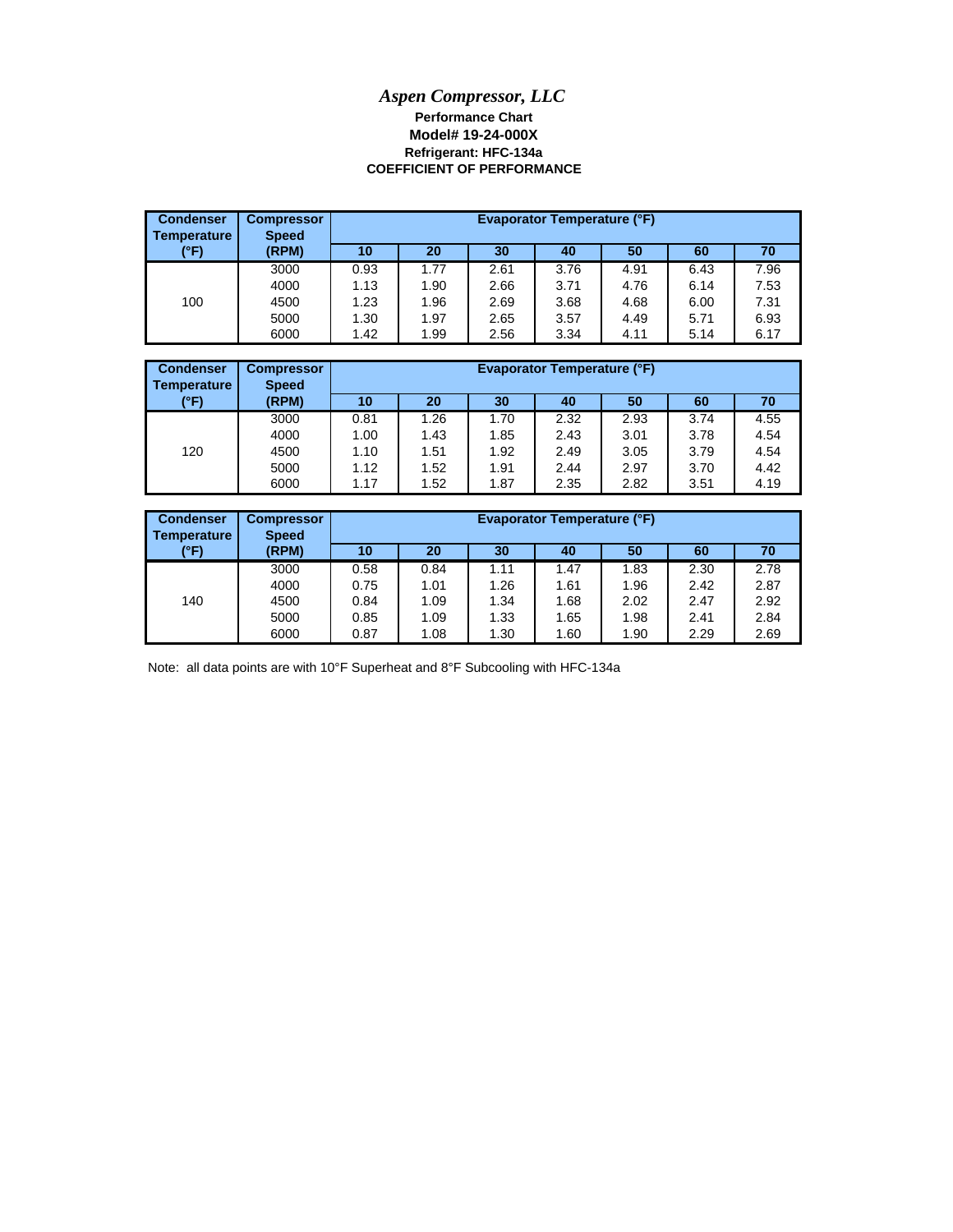## *Aspen Compressor, LLC* **Refrigerant: HFC-134a Model# 19-24-000X Performance Chart INPUT POWER (WATTS)**

| <b>Condenser</b><br><b>Temperature</b> | <b>Compressor</b><br><b>Speed</b> |     | Evaporator Temperature (°F)<br>20<br>30<br>50<br>60<br>10<br>40<br>70<br>57<br>55<br>77<br>64<br>53<br>60<br>54<br>73<br>75<br>82<br>78<br>76<br>89<br>74 |     |     |     |     |     |
|----------------------------------------|-----------------------------------|-----|-----------------------------------------------------------------------------------------------------------------------------------------------------------|-----|-----|-----|-----|-----|
| (°F)                                   | (RPM)                             |     |                                                                                                                                                           |     |     |     |     |     |
|                                        | 3000                              |     |                                                                                                                                                           |     |     |     |     |     |
|                                        | 4000                              |     |                                                                                                                                                           |     |     |     |     |     |
| 100                                    | 4500                              | 93  | 89                                                                                                                                                        | 87  | 86  | 85  | 85  | 84  |
|                                        | 5000                              | 99  | 99                                                                                                                                                        | 98  | 98  | 98  | 98  | 98  |
|                                        | 6000                              | 109 | 117                                                                                                                                                       | 121 | 124 | 126 | 128 | 129 |

| <b>Condenser</b><br>Temperature | <b>Compressor</b><br><b>Speed</b> |     | <b>Evaporator Temperature (°F)</b><br>30<br>20<br>50<br>60<br>10<br>40<br>70 |     |     |     |     |     |  |
|---------------------------------|-----------------------------------|-----|------------------------------------------------------------------------------|-----|-----|-----|-----|-----|--|
| (°F)                            | (RPM)                             |     |                                                                              |     |     |     |     |     |  |
|                                 | 3000                              | 71  | 77                                                                           | 79  | 81  | 82  | 83  | 84  |  |
|                                 | 4000                              | 91  | 98                                                                           | 102 | 105 | 106 | 108 | 109 |  |
| 120                             | 4500                              | 99  | 107                                                                          | 112 | 115 | 118 | 120 | 122 |  |
|                                 | 5000                              | 108 | 118                                                                          | 124 | 129 | 132 | 134 | 136 |  |
|                                 | 6000                              | 125 | 139                                                                          | 149 | 157 | 162 | 165 | 168 |  |

| <b>Condenser</b><br>Temperature | <b>Compressor</b><br><b>Speed</b> |     | Evaporator Temperature (°F)<br>20<br>30<br>50<br>70<br>10<br>60<br>40<br>122<br>111<br>115<br>74<br>119<br>93<br>103<br>152<br>118<br>138<br>149<br>100<br>129<br>144<br>167<br>163<br>128<br>139<br>157<br>109<br>150 |     |     |     |     |     |
|---------------------------------|-----------------------------------|-----|------------------------------------------------------------------------------------------------------------------------------------------------------------------------------------------------------------------------|-----|-----|-----|-----|-----|
| (°F)                            | (RPM)                             |     |                                                                                                                                                                                                                        |     |     |     |     |     |
|                                 | 3000                              |     |                                                                                                                                                                                                                        |     |     |     |     |     |
|                                 | 4000                              |     |                                                                                                                                                                                                                        |     |     |     |     |     |
| 140                             | 4500                              |     |                                                                                                                                                                                                                        |     |     |     |     |     |
|                                 | 5000                              | 123 | 141                                                                                                                                                                                                                    | 153 | 164 | 171 | 178 | 183 |
|                                 | 6000                              | 149 | 169                                                                                                                                                                                                                    | 182 | 195 | 203 | 211 | 216 |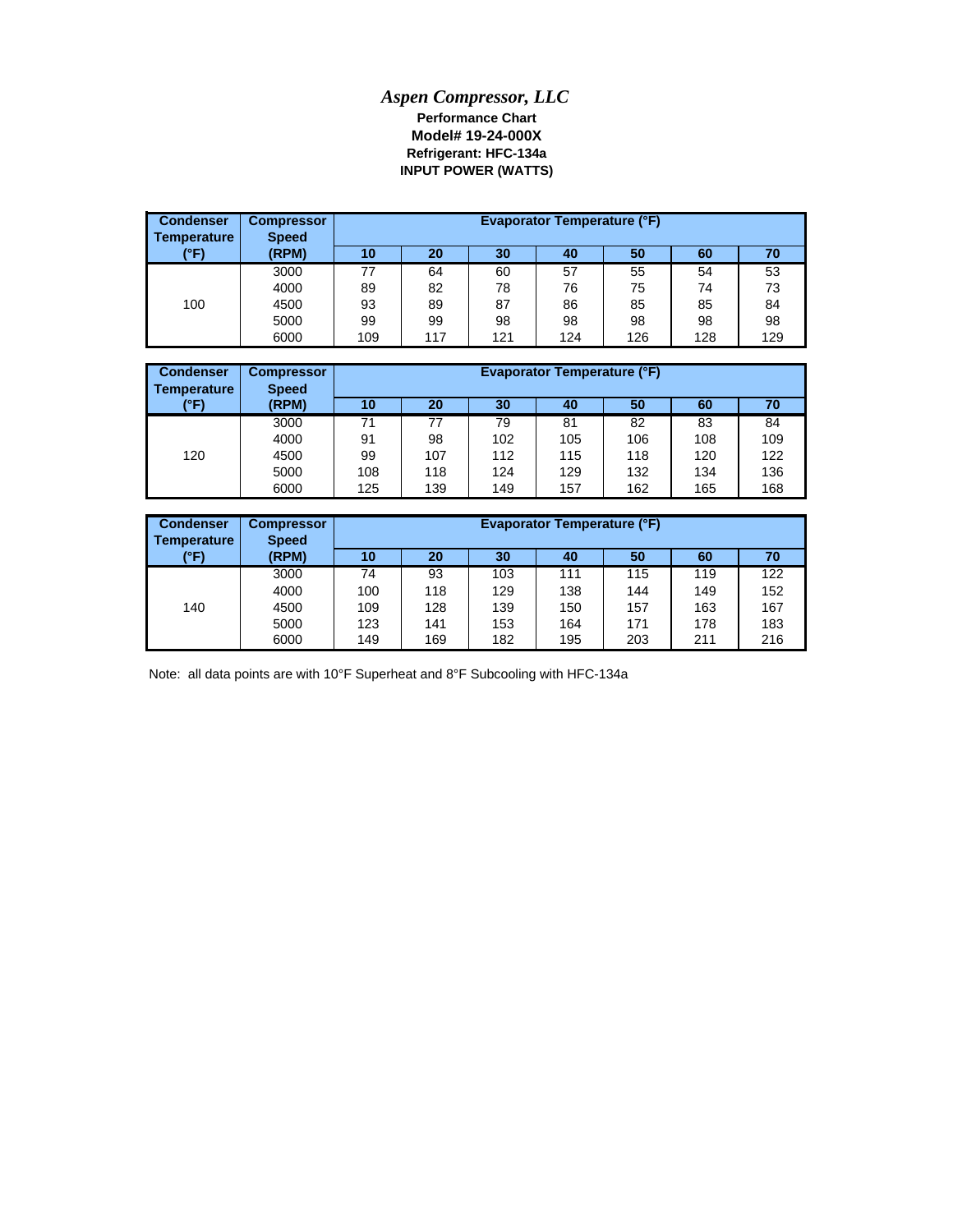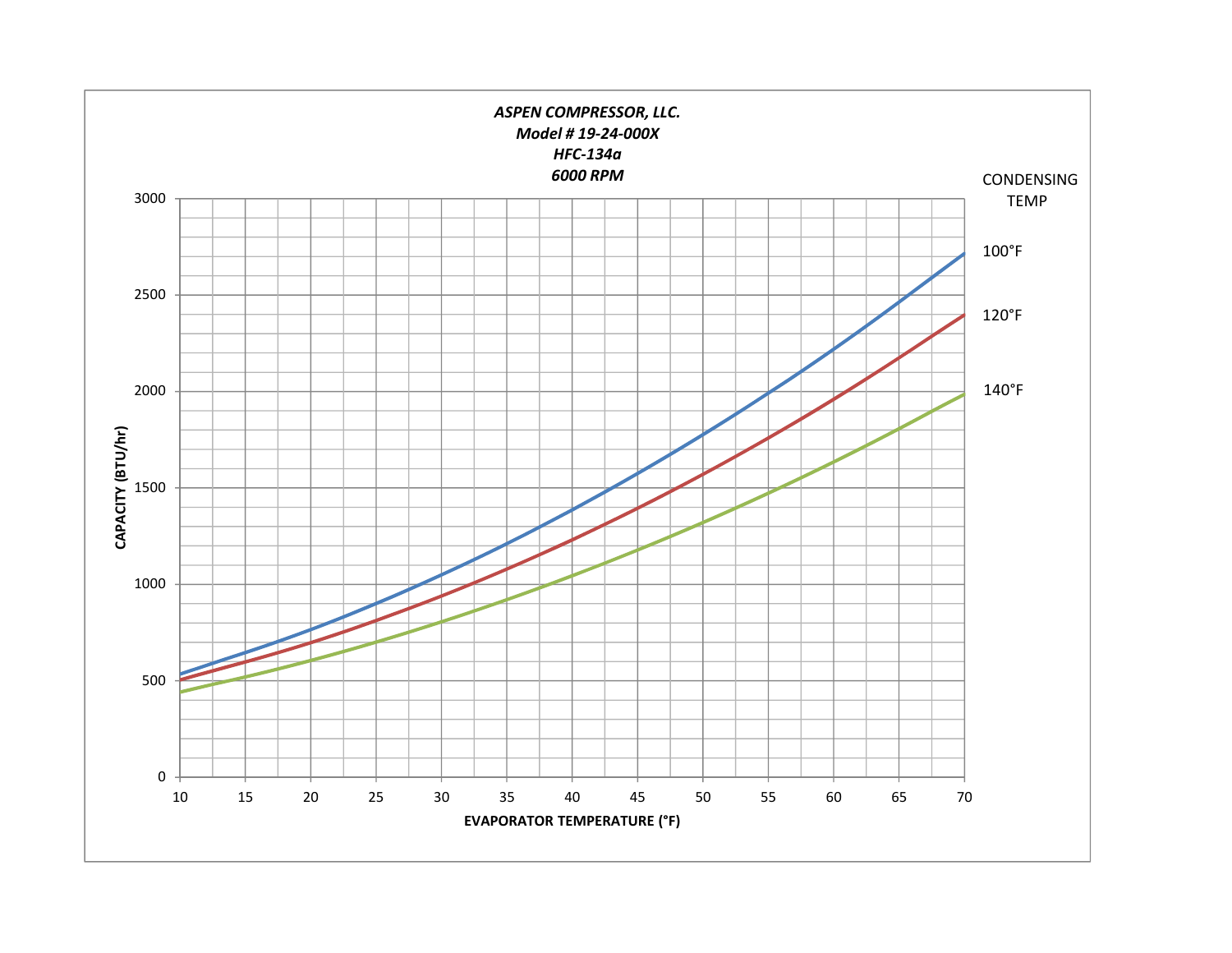